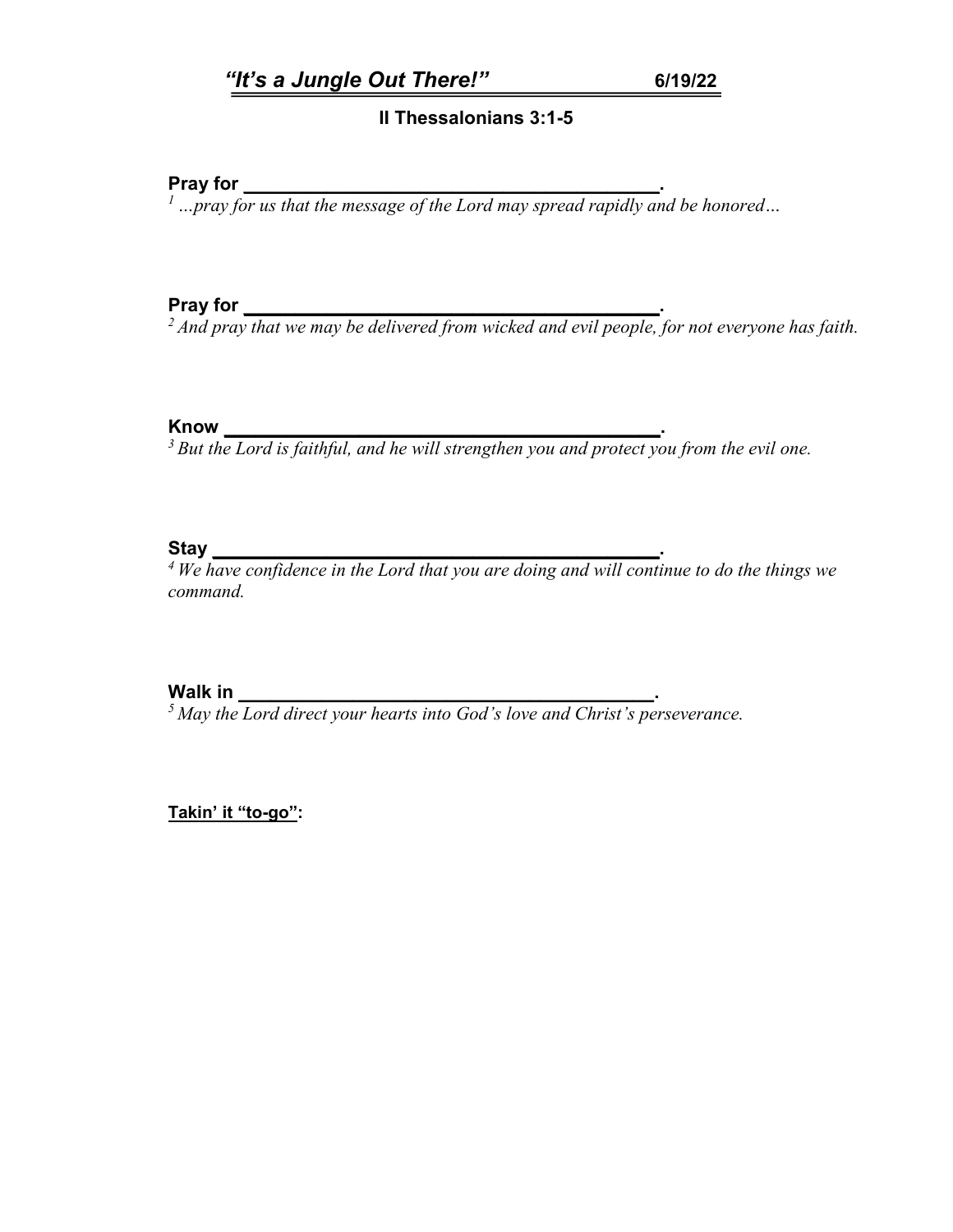## **HOME STUDY QUESTIONS & MESSAGE SUPPLEMENT Sunday, June 19, 2022:** *"It's a Jungle Out There!"* – II Thessalonians 3:1-5

### *Thinking about it:*

*"Indiana Jones"* is a fictional professor of archaeology who goes on quests through the most dangerous of environments and circumstances. There are natural perils of the environments he enters, booby traps set by others, and enemies trying to kill him to thwart his quest. In "The Quest for the Holy Grail" he had the diary his father had written with clues in it to guide him through it all. He had to pay attention to the words of his father at each and every point of the journey. He had to have hardened resolve for the prize and confidence in his father's words to accomplish the quest.

- What similarities do you see between this story of "Indiana Jones" and the journey of a Christian in today's world?
- $\triangleright$  In what ways does this comparison lack in illustrating the Christian journey?

## Read: **II Thessalonians 3:1-5**

In this passage:

- $\triangleright$  What is the "quest" that the people of God are to pray for and participate in
- $\triangleright$  What are the "perils" in our culture we will face along the way?
	- o How do we face these perils?
- $\triangleright$  Who is the ultimate enemy and Who is our ultimate deliverer?
	- o How is the ultimate enemy ultimately defeated?
- $\triangleright$  What do we see about our need for resolve in our quest and what is the "diary" we have to follow?
- $\triangleright$  What is our deepest motivation for continuing on:
	- a) for the Lord's sake and for the sake of others?
	- b) those who are indifferent to us?
	- c) those who oppose us?

Whose strength and perseverance wins in the end?

**PRAY:** Thank God for the "diary" of His Word He has given us to teach us through our faith journey in this world and this culture. Thank Him for His presence through His Holy Spirit to be a real and present guide. Pray for the ministry of the Word in the face of opposition and trust God's power over Satan to deliver you into ultimate victory. Commit to follow Christ into His Love for God and for others and you will persevere in His strength.